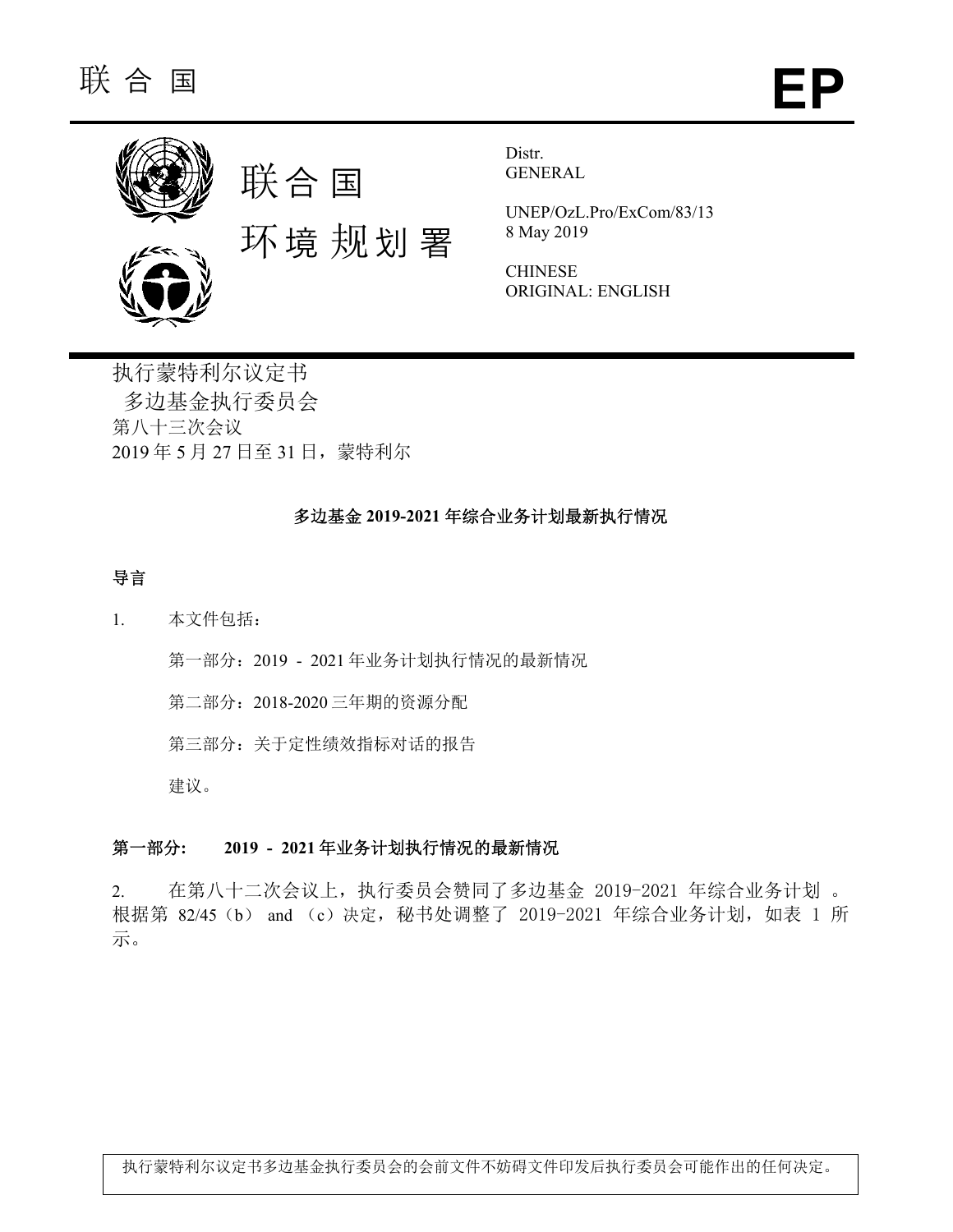表 **1.** 调整后的多边基金 **2019–2021** 年业务计划资源分配(美元)

| 项目                  | 2019年            | 2020年            | 2021年            | 合计           |
|---------------------|------------------|------------------|------------------|--------------|
| 履约要求                |                  |                  |                  |              |
| 核准的氟氯烃淘汰管理计划        | 96,379,090       | 111,848,069      | 85,792,031       | 294,019,190  |
| 氟氯烃淘汰管理计划第一<br>一阶段  | $\theta$         | 353,978          | $\mathbf{0}$     | 353,978      |
| 氟氯烃淘汰管理计划第一阶段 - 额外  | $\boldsymbol{0}$ | 645,788          | $\boldsymbol{0}$ | 645,788      |
| 资金                  |                  |                  |                  |              |
| 氟氯烃淘汰管理计划(编制)-第二    | 1,414,723        | 395,650          | 130,800          | 1,941,173    |
| 阶段                  |                  |                  |                  |              |
| 氟氯烃淘汰管理计划第二阶段       | 1,761,439        | 15,034,014       | 5,046,206        | 21,841,660   |
| 氟氯烃生产 - 第二阶段        | 23,496,000       | 23,496,000       | 23,496,000       | 70,488,000   |
| 氟氯烃淘汰管理计划 编制 - 第三阶段 | 246,675          | 894,088          | 160,500          | 1,301,263    |
| 氟氯烃淘汰管理计划第三阶段       | $\theta$         | 1,299,272        | 112,059          | 1,411,331    |
| 氟氯烃淘汰管理计划核查         | 588,600          | 588,600          | 588,600          | 1,765,800    |
| 履约要求小计              | 123,886,528      | 154,555,459      | 115,326,196      | 393,768,183  |
| HFC 活动              |                  |                  |                  |              |
| HFC-启用活动            | 946,950          | $\boldsymbol{0}$ | $\boldsymbol{0}$ | 946,950      |
| HFC-投资              | 15,512,484       | $\boldsymbol{0}$ | $\boldsymbol{0}$ | 15,512,484   |
| HFC-投资编制            | 62,100           | $\boldsymbol{0}$ | $\boldsymbol{0}$ | 62,100       |
| HFC 活动小计            | 16,521,534       | $\bf{0}$         | $\bf{0}$         | 16,521,534   |
| 标准活动                |                  |                  |                  |              |
| 履约援助计划(CAP)         | 11,300,749       | 11,639,772       | 11,988,965       | 34,929,486   |
| 核心单位                | 5,931,915        | 5,961,294        | 5,990,878        | 17,884,086   |
| 机构建设(IS)            | 10,461,285       | 10,886,318       | 10,546,285       | 31,893,889   |
| 秘书处、执行委员会以及监督和评估    | 6,799,233        | 6,954,313        | 7,114,045        | 20,867,591   |
| 费用, 减去加拿大对应资金       |                  |                  |                  |              |
| 财务主任                | 500,000          | 500,000          | 500,000          | 1,500,000    |
| 标准活动小计              | 34,993,182       | 35,941,697       | 36,140,173       | 107,075,052  |
| 总计                  | 175,401,244      | 190,497,157      | 151,466,369      | 517,364,769  |
| 指示性预算               | 174,600,000      | 171,000,000      | 180,000,000      | 525,600,000  |
| 差额                  | 801,244          | 19,497,157       | $-28,533,631$    | $-8,235,231$ |
| 各机构资金分配             |                  |                  |                  |              |
| 法国                  | 78,769           | 692,895          | $\boldsymbol{0}$ | 771,664      |
| 德国                  | 1,628,838        | 2,611,677        | 2,394,232        | 6,634,747    |
| 意大利                 | 565,000          | 264,840          | $\theta$         | 829,840      |
| 日本                  | 305,529          | 90,400           | 90,400           | 486,329      |
| 开发计划署               | 31,787,842       | 53,743,937       | 32,001,629       | 117,533,408  |
| 环境规划署               | 27,738,294       | 28,440,307       | 25,909,156       | 82,087,758   |
| 工发组织                | 59,822,423       | 50,437,927       | 41,319,974       | 151,580,323  |
| 世界银行                | 45,586,716       | 46,172,260       | 41,548,333       | 133,307,309  |
| 氟氯烃淘汰管理计划 核实*       | 588,600          | 588,600          | 588,600          | 1,765,800    |
| 秘书处、执行委员会以及监督和评估    | 6,799,233        | 6,954,313        | 7,114,045        | 20,867,591   |
| 费用,减去加拿大对应资金        |                  |                  |                  |              |
| 财务主任                | 500,000          | 500,000          | 500,000          | 1,500,000    |

\* 执行委员会每年核准为低消费量国家(LVC)编制氟氯烃淘汰管理计划核查报告提供的资金。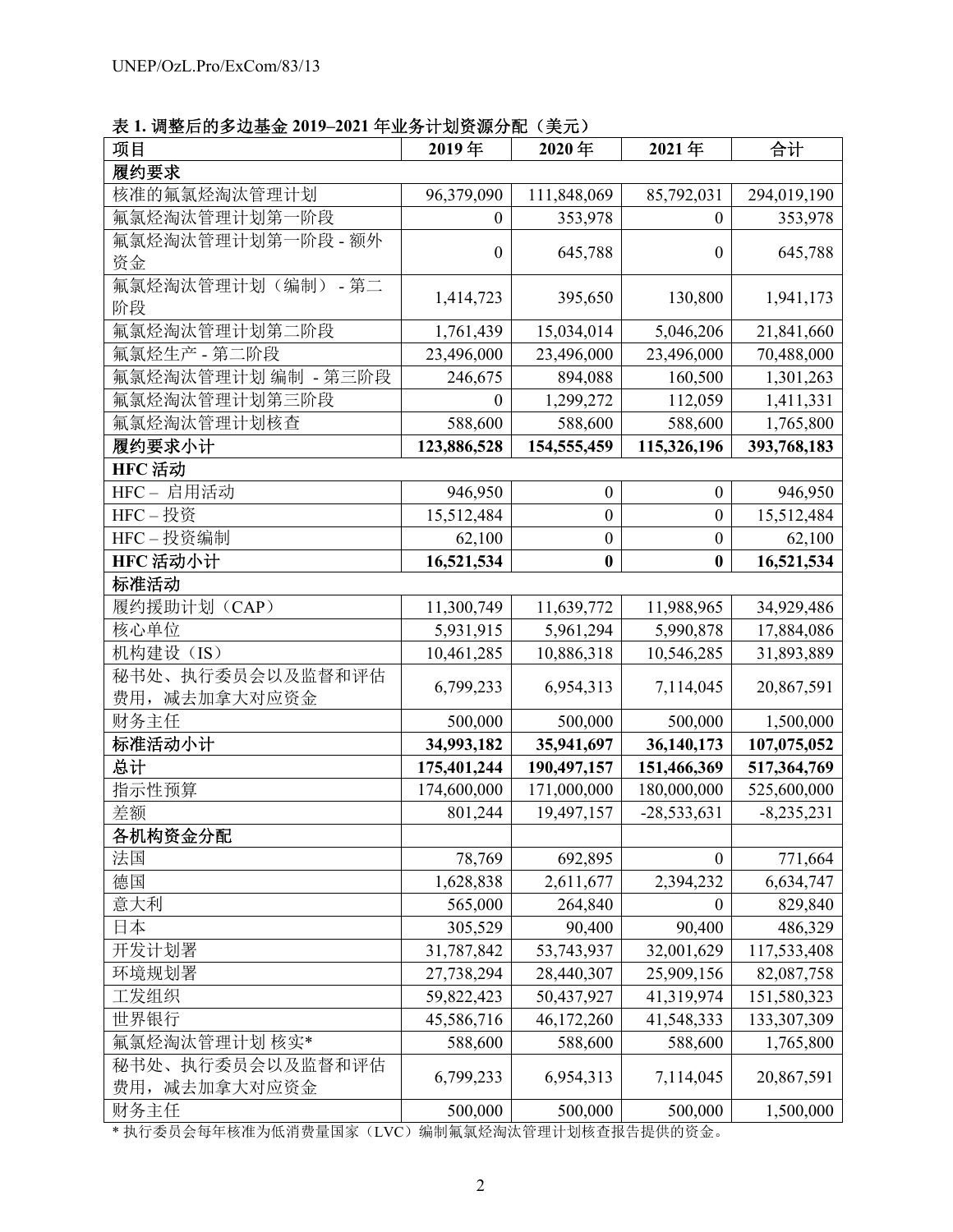#### **2019** 年业务计划的实施情况

3. 表 2 列出了各机构向第 83 次会议提交的数据(截至 2019 年 5 月 8 日), 和 2019 年业务计 划中项目的资金余额。

#### 表 **2. 2019** 年综合业务计划、向第 **83** 次会议提交的数据和资金余额。 (美元)**\***

| 预算项目                 | 业务计划总值      | 向第83次会议      | (高于) /低于 业务计 |
|----------------------|-------------|--------------|--------------|
|                      |             | 提交的数据        | 划额的余额        |
| 双边机构                 | 2,578,136   | 650,400      | 1,927,736    |
| 开发计划署                | 31,787,842  | 20,522,023   | 11,265,819   |
| 环境规划署                | 27,738,294  | 7,610,531    | 20,127,763   |
| 工发组织                 | 59,822,423  | 14,147,945   | 45,674,478   |
| 世界银行                 | 45,586,716  | 25,138,537   | 20,448,179   |
| 氟氯烃淘汰管理计划 核查         | 588,600     | $\theta$     | 588,600      |
| 小计(机构)               | 168,102,011 | 68,069,436   | 100,032,575  |
| 秘书处、执行委员会以及监督和评估费用(不 | 6,799,233   | $\theta$     | 6,799,233    |
| 包括加拿大对应资金)           |             |              |              |
| 财务主任                 | 500,000     | $\theta$     | 500,000      |
| (标准费用)<br>小计         | 7,299,233   | $\mathbf{0}$ | 7,299,233    |
| 总计                   | 175,401,244 | 68,069,436   | 107,331,808  |

\* 不包括核心单位费用。

l

4. 第 83 次会议审查或建议的项目提案价值为 68,069,436 美元,比 2019 年业务计划价值低 3,034,371 美元, 包括与未纳入 2019 年业务计划 的项目提案相关的 717,885 美元。

5. 提交给第八十三次会议的氢氟碳化合物减少活动的价值为 1,849,684 美元,其中 64,200 美元 与未纳入 2019 年业务计划中的项目提案有关。本文件附件一列出了各执行机构向第八十三次会议 提交的与氢氟碳化合物有关的项目。

6. 已收到的 17 个非第 5 条国家<sup>2</sup> 所有额外捐款的金额为 25,513,071 美元。自第 79 次会议以来, 已为与氢氟碳化合物有关的启动活动和项目发放了 25,503,180 美元,余额为 9,891 美元。截至 2018 年 12 月 31 日的额外供资所产生的累计利息为 251,138 美元。此外,第 79 次会议核准的顾问费仍有 未支付金额为 18,003 美元3。因此, 第 83 次会议可用于编制额外的氢氟碳化合物减少活动的总额为 279,032 美元。

<sup>1</sup> 为阿拉伯叙利亚共和国(环境规划署)和津巴布韦(开发计划署)的氟氯烃淘汰管理计划第二阶 段的项目编制;为尼日利亚氟氯烃淘汰管理计划第三阶段的项目编制(工发组织);中国的氟氯烃 淘汰管理计划的付款(德国为维修行业的 2019 年付款)和莫桑比克付款(工发组织)的付款;印 度尼西亚(开发计划署)的氢氟碳化合物投资项目编制,以及古巴(开发 署)的机构建设项目编制。

<sup>2</sup> 澳大利亚、加拿大、丹麦、芬兰、法国、德国、爱尔兰、意大利、日本、卢森堡、荷兰、新西兰、挪威、 瑞典、瑞士、大不列颠及北爱尔兰联合王国和美利坚合众国。<br>3 评估从 HCFC-22 生产设施销毁 HFC-23 的成本效益和环境可持续性方案的顾问费用(第 79/47 (e)号决定

<sup>)。</sup>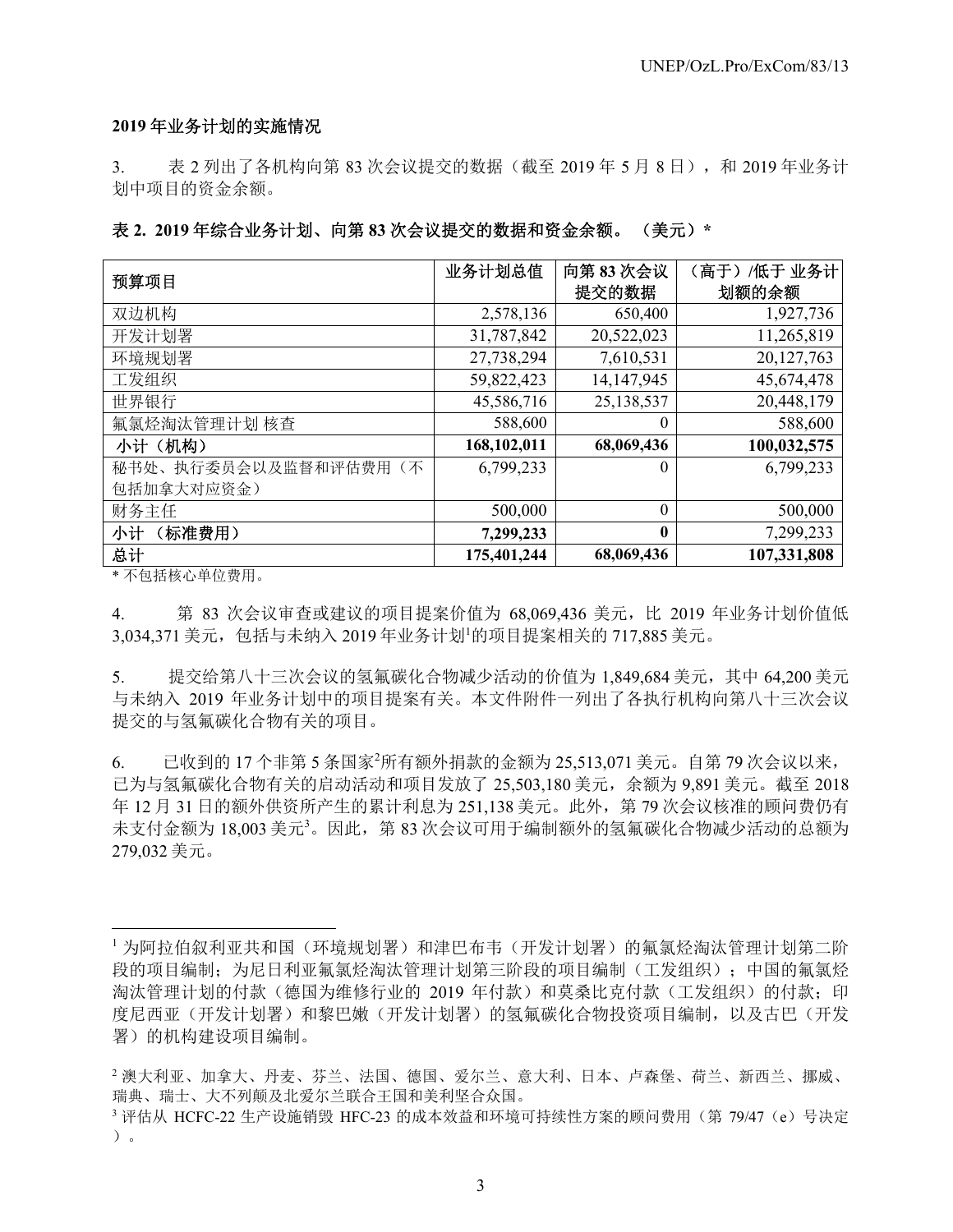7. 表 3 列出了纳入 2019 年综合业务计划但未提交给第 83 次会议的活动的价值<sup>4</sup> 。 这些活动清单 载于本报告附件二。

#### 表 **3.** 尚未提交的 **2019** 年综合业务计划的活动

| 机构          | 价值<br>(美元) |
|-------------|------------|
| 双边机构        | 2,151,736  |
| 开发计划署       | 14,246,673 |
| 环境规划署       | 19,798,737 |
| 工发组织        | 37,668,288 |
| 世界银行        | 22,090,716 |
| 氟氯烃淘汰管理计划核查 | 588,600    |
| 合计          | 96,544,750 |

#### 远期承诺

8. 2019 年至 2031 年期间多年期协定的现有远期承诺总额为 6.3641 亿美元,假定提交第 83 次会 议的多年期协定的供资申请原则上将得到批准,如表所示 4。

#### 表 **4.**远期承诺(**2019-2031** 年)(**000** 美元)

| 说明            |  |                      |  |  | 2019年2020年2021年2022年2023年2024年2025年2026年2027年030年031年                                             |     |      | 合计      |
|---------------|--|----------------------|--|--|---------------------------------------------------------------------------------------------------|-----|------|---------|
| 原则上核准         |  |                      |  |  | 109,215 128,389 95,710 78,374 40,142 33,458 28,641 26,657 17,094                                  | 212 | 57 I | 557.948 |
| 提交给第83<br>次会议 |  | 26,155 26,155 26,155 |  |  |                                                                                                   |     |      | 78.465  |
| 合计            |  |                      |  |  | $\left  135,370 \right  154,544 \left  121,865 \right $ 78,374 40,142 33,458 28,641 26,657 17,094 | 212 | 571  | 636,413 |

\* 包括经修订的氟氯烃淘汰管理计划协议。

#### 第二部分:**2018-2020** 三年期的资源分配

9. 《蒙特利尔议定书》缔约方为 2018-2020 三年期<sup>5</sup> 核准的资源金额为 540,000,000 美元。 其中, 144,488,023 美元已分配给 2018 年核准的活动,2019 年和 2020 年剩余金额 395,511,977 美元。

10. 第 83 次会议审查或建议的活动价值,业务计划中的剩余活动以及秘书处/执行委员会/监测和 评价及财务主任运作的 2019 年至 2020 年期间金额为 362,410,576 美元, 低于如表 5 所示的可用资 源达 33,101,402 美元,。

#### 表 **5**:**2019** 年和 **2020** 年的资源分配(美元)

| 说明                  | $2019$ 年    | $2020$ 年    | 合计          |
|---------------------|-------------|-------------|-------------|
| 经修订的资源分配<br>$(a)$ * | 224,511,977 | 171,000,000 | 395,511,977 |
| 项目费用                |             |             |             |
| 第83次会议审查或建议的金额      | 68,069,436  |             | 68,069,436  |
| 剩余的业务计划价值           | 96,544,750  | 183,042,844 | 279,587,594 |

<sup>4</sup> 这些活动包括: 48 个国家的 98 个氟氯烃活动(6579 万美元), 10 个国家的 11 个氢氟碳化合物活动(656 万美元),47个机构建设项目(696万美元),核心单位费用(593万美元)和环境规划署履约援助计划( 1130 万美元)。

l

<sup>5</sup> 第 XXIX / 1 号决定。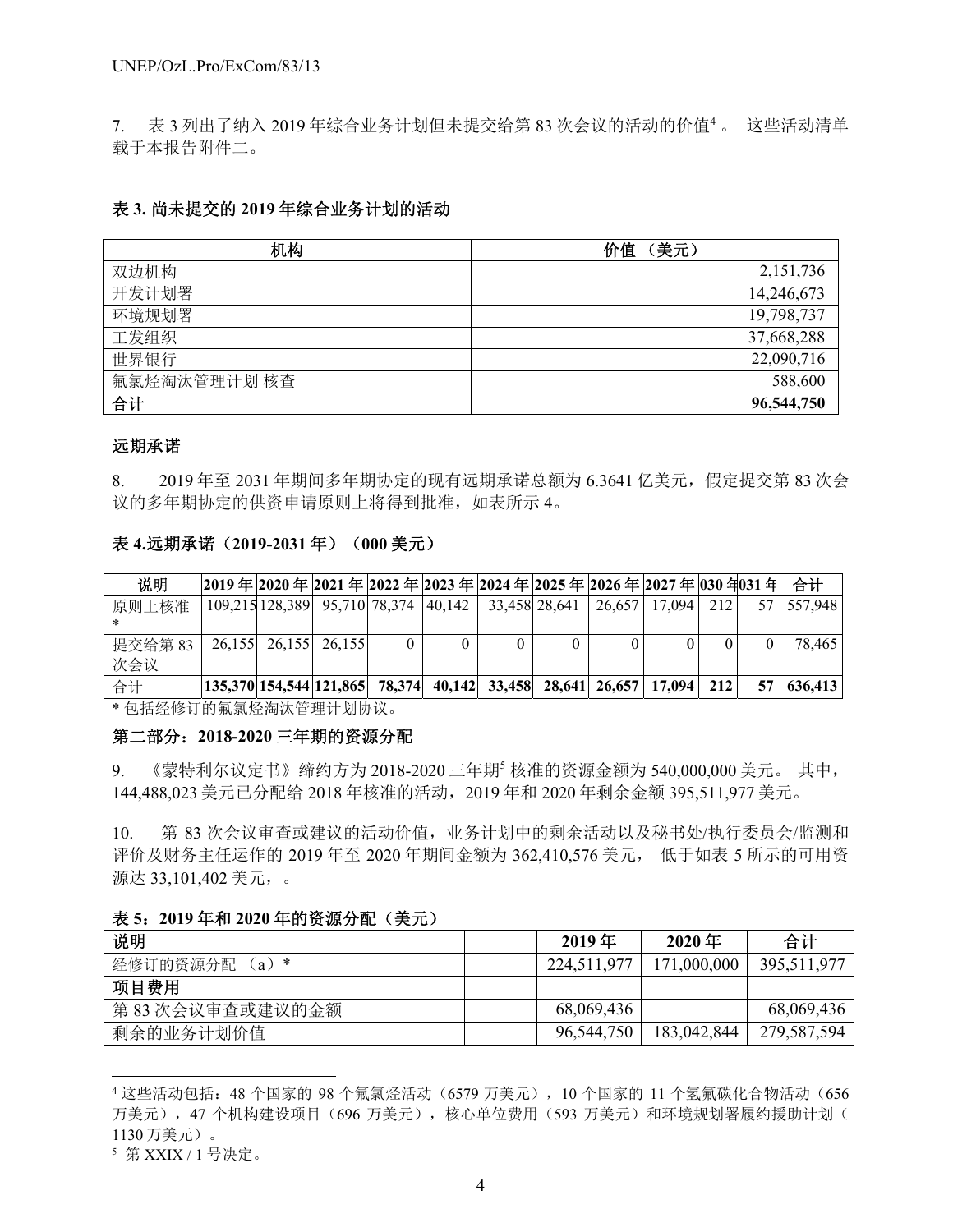| 说明                      | $2019$ 年    | $2020$ 年      | 合计          |
|-------------------------|-------------|---------------|-------------|
| 项目费用小计<br>(b)           | 164,614,186 | 183,042,844   | 347,657,030 |
| 经常性费用                   |             |               |             |
| 秘书处、执行委员会以及监督和评估费用      | 6,799,233   | 6,954,313     | 13,753,546  |
| 财务主任                    | 500,000     | 500,000       | 1,000,000   |
| 经常性费用小计 (c)             | 7,299,233   | 7,454,313     | 14,753,546  |
| 合计 (d) = (b) + (c)      | 171,913,419 | 190,497,157   | 362,410,576 |
| 余额<br>$(e) = (a) - (d)$ | 52,598,558  | $-19,497,157$ | 33,101,402  |

\* 缔约方批准的 2018 - 2020 年补充可供资源。

## 第三部分:关于定性绩效指标对话的报告

11. 在第 82 次会议上,执行委员会要求工发组织与博茨瓦纳、马拉维、巴基斯坦、卢旺达和索 马里的国家臭氧机构就其服务被认为不尽如人意的领域,进行公开和建设性的讨论,并在第 83 次 会议上进行回报(第 82/8(b)号决定)。

12. 依据第 82/8 (b)号决定,工发组织表示已与有关的国家臭氧机构进行了公开和建设性的讨论 。 因此,所有这些国家的问题都已得到解决。

# 建议

- 13. 敬请委员会关注:
	- (a) UNEP / OzL.Pro / ExCom / 83/13 号文件所载多边基金 2019 2021 年综合业务计划 执行情况的最新情况;
	- (b) 向第 83 次会议提交了 1,849,684 美元的氢氟碳化合物减少活动,不包括未纳入 2019 - 2021 年业务计划的 64,200 美元; 和
	- (c) 赞赏地,按照第 82/8(b)号决定的要求,工发组织与国家臭氧机构就定性业绩评 估中的评级,进行对话的报告。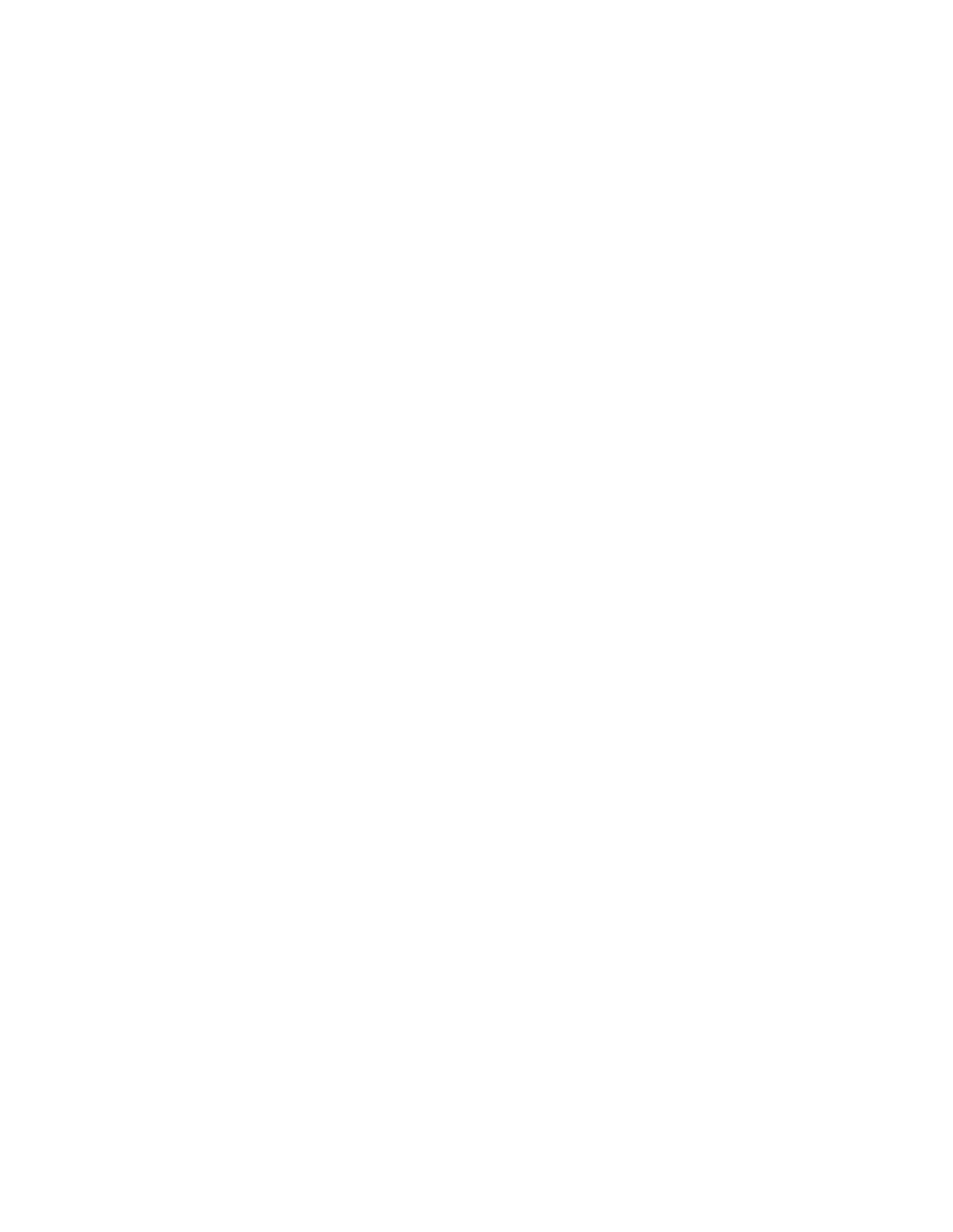## **Annex I**

# **HFC PHASE-DOWN ACTIVITIES SUBMITTED TO THE 83RD MEETING**

| Country                  | Agency       | <b>Type</b> | <b>Sector</b> | <b>Project Title</b>                                                                                                                                                                                          | Amount<br>reviewed or | <b>Support costs</b><br>reviewed or |
|--------------------------|--------------|-------------|---------------|---------------------------------------------------------------------------------------------------------------------------------------------------------------------------------------------------------------|-----------------------|-------------------------------------|
|                          |              |             |               |                                                                                                                                                                                                               | recommended<br>(USS)  | recommended<br>(USS)                |
| Argentina                | UNIDO INV    |             | <b>PRO</b>    | Control and phase-out of HFC-23<br>emissions in production of HCFC-22 at<br><b>FIASA</b>                                                                                                                      | 1,343,677             | 94,057                              |
| Indonesia                | <b>UNDP</b>  | PRP         | REF           | Preparation for conversion of HFC-134a<br>in the manufacturing of domestic<br>refrigerators                                                                                                                   | 30,000                | 2,100                               |
| Lebanon                  | <b>UNDP</b>  | PRP         | <b>REF</b>    | Preparation for conversion of R-404A in<br>the commercial refrigeration units for<br>supermarkets at Leon Industries S.A.R.L.                                                                                 | 30,000                | 2,100                               |
| Mexico                   | <b>UNIDO</b> | PRP         | <b>PRO</b>    | Project preparation for the control of<br>HFC-23 by-product emissions in the<br>HCFC production sector                                                                                                        | 45,000                | 3,150                               |
| Pakistan                 | <b>UNDP</b>  | PRP         | <b>REF</b>    | Project preparation for conversion from<br>HFC-134a to R-600a/R-290 as<br>refrigerant in manufacturing of deep<br>freezers, household refrigerators and<br>water dispenser at PAK Elektron<br>Limited, Lahore | 30,000                | 2,100                               |
| Syrian Arab<br>Republic* | <b>UNEP</b>  | <b>TAS</b>  | <b>SEV</b>    | Enabling activities for HFC phase-down                                                                                                                                                                        | 250,000               | 17,500                              |
| <b>Total</b>             |              |             |               |                                                                                                                                                                                                               | 1,728,677             | 121,007                             |

\* Recommended for funding from the additional contributions by 17 non-Article 5 countries.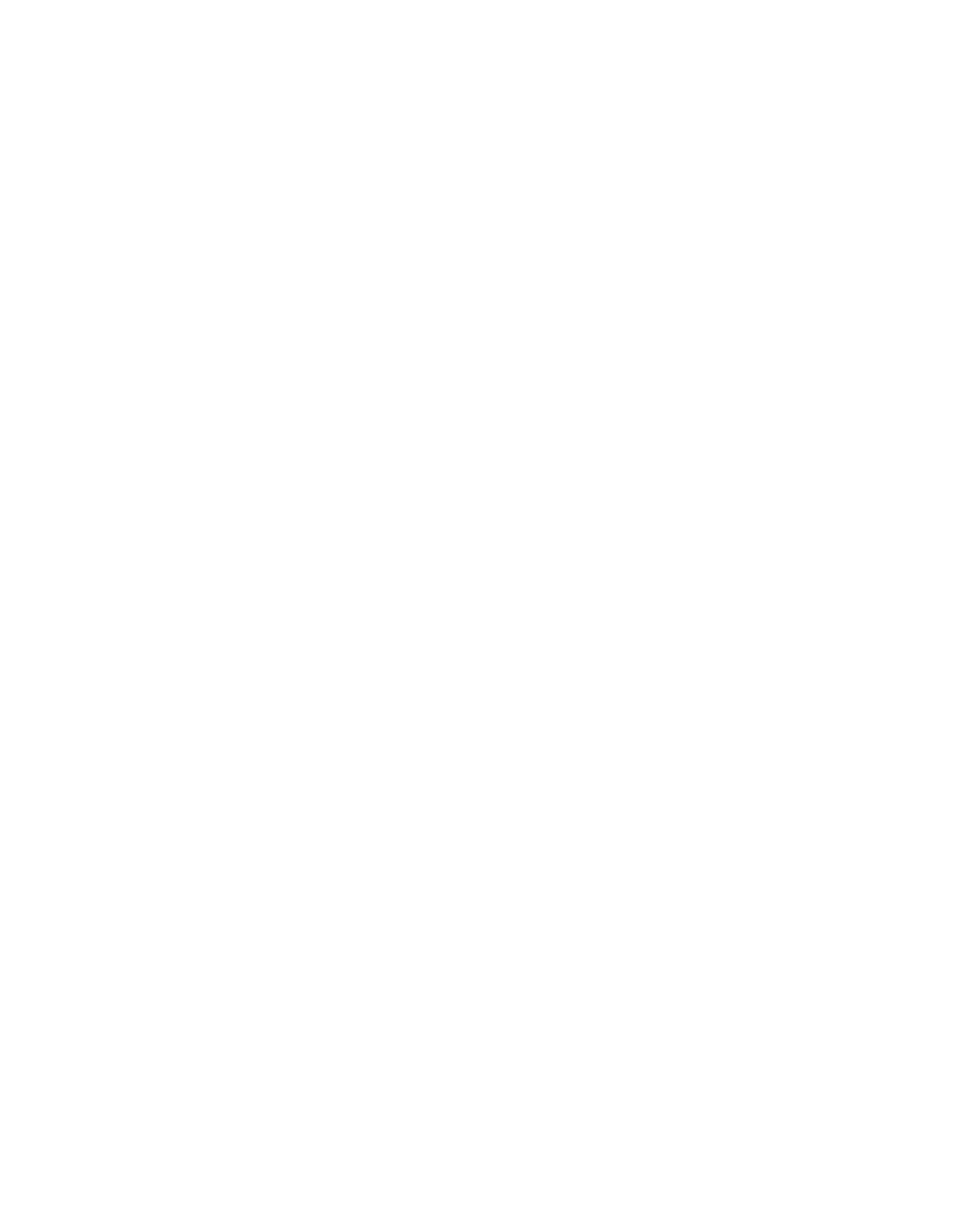# **Annex II**

| Country                | Agency       | <b>Type</b>               | Chemical    | <b>Sector and Subsector</b>                                                   | Value              | <b>ODP</b>       |
|------------------------|--------------|---------------------------|-------------|-------------------------------------------------------------------------------|--------------------|------------------|
|                        |              |                           |             |                                                                               | $($ \$000 $)$ 2019 | 2019             |
| Albania                | <b>UNEP</b>  | <b>INS</b>                | <b>SEV</b>  | <b>Institutional Strengthening</b>                                            | 139.776            |                  |
| Algeria                | <b>UNEP</b>  | <b>TAS</b>                | <b>HFC</b>  | Enabling activities                                                           | 160.500            |                  |
| Algeria                | <b>UNEP</b>  | <b>INS</b>                | <b>SEV</b>  | <b>Institutional Strengthening</b>                                            | 329.472            |                  |
| Angola                 | <b>UNEP</b>  | <b>INS</b>                | <b>SEV</b>  | <b>Institutional Strengthening</b>                                            | 172.032            |                  |
| Antigua and Barbuda    | <b>UNEP</b>  | <b>TAS</b>                | <b>HFC</b>  | Enabling activities                                                           | 53.500             |                  |
| Antigua and Barbuda    | <b>UNEP</b>  | PHA                       | <b>HCFC</b> | <b>HPMP</b> Stage II                                                          | 32.277             | 0.08             |
| Antigua and Barbuda    | <b>UNIDO</b> | PHA                       | <b>HCFC</b> | HPMP Stage II - REF-Servicing                                                 | 49.521             | 0.70             |
| Antigua and Barbuda    | <b>UNEP</b>  | <b>INS</b>                | <b>SEV</b>  | <b>Institutional Strengthening</b>                                            | 85.000             |                  |
| Argentina              | <b>UNIDO</b> | PHA                       | <b>HCFC</b> | HPMP - Stage II - REF-Servicing                                               | 3,510.449          | 38.01            |
| Bahamas (the)          | <b>UNEP</b>  | PRP                       | <b>HCFC</b> | HPMP Preparation - Stage II                                                   | 22.600             |                  |
| Bahamas (the)          | <b>UNIDO</b> | PRP                       | <b>HCFC</b> | HPMP Preparation - Stage II -                                                 | 10.700             | 0.00             |
|                        |              |                           |             | Refrigeration Servicing                                                       |                    |                  |
| Bahamas (the)          | <b>UNEP</b>  | <b>INS</b>                | <b>SEV</b>  | <b>Institutional Strengthening</b>                                            | 85.000             |                  |
| Bahrain                | <b>UNIDO</b> | PHA                       | <b>HCFC</b> | HPMP - Stage I - REF-Servicing                                                | 1,002.211          | 7.74             |
| Bahrain                | <b>UNEP</b>  | PHA                       | <b>HCFC</b> | HPMP Stage I                                                                  | 141.250            | 1.03             |
| <b>Barbados</b>        | <b>UNEP</b>  | <b>TAS</b>                | HFC         | <b>Enabling</b> activities                                                    | 101.650            |                  |
| <b>Barbados</b>        | <b>UNEP</b>  | PRP                       | <b>HCFC</b> | HPMP Preparation - Stage II                                                   | 33.900             |                  |
| Barbados               | <b>UNEP</b>  | PHA                       | <b>HCFC</b> | HPMP Stage I                                                                  | 47.460             | 0.19             |
| Benin                  | <b>UNEP</b>  | PRP                       | <b>HCFC</b> | HPMP Preparation - Stage II                                                   | 45.200             |                  |
| Benin                  | <b>UNIDO</b> | PRP                       | <b>HCFC</b> | HPMP Preparation - Stage II -                                                 | 21.400             | 0.00             |
|                        |              |                           |             | Refrigeration Servicing                                                       |                    |                  |
| Benin                  | <b>UNEP</b>  | <b>INS</b>                | <b>SEV</b>  | <b>Institutional Strengthening</b>                                            | 85.000             |                  |
| Bolivia (Plurinational | <b>UNEP</b>  | <b>INS</b>                | <b>SEV</b>  | <b>Institutional Strengthening</b>                                            | 100.950            |                  |
| State of)              |              |                           |             |                                                                               |                    |                  |
| Bosnia and             | <b>UNIDO</b> | <b>INS</b>                | <b>SEV</b>  | <b>Institutional Strengthening</b>                                            | 130.568            | 0.00             |
| Herzegovina            |              |                           |             |                                                                               |                    |                  |
| <b>Brazil</b>          | <b>UNIDO</b> | <b>INV</b>                | <b>HFC</b>  | Phase-out of HFCs and phase-in of                                             | 856.000            | 0.0              |
|                        |              |                           |             | HFO-1234ze in industrial refrigeration                                        |                    |                  |
|                        |              |                           |             | and A/C                                                                       |                    |                  |
| Burkina Faso           | <b>UNEP</b>  | PRP                       | <b>HCFC</b> | HPMP Preparation - Stage II                                                   | 45.200             |                  |
| Burkina Faso           | <b>UNIDO</b> | PRP                       | <b>HCFC</b> | HPMP Preparation - Stage II -                                                 | 21.400             | 0.00             |
|                        |              |                           |             | Refrigeration Servicing                                                       |                    |                  |
| Burundi                | <b>UNEP</b>  | PRP                       | <b>HCFC</b> | HPMP Preparation - Stage II                                                   | 22.600             |                  |
| Burundi                | <b>UNIDO</b> | PRP                       | <b>HCFC</b> | HPMP Preparation - Stage II -                                                 | 10.700             | 0.00             |
|                        |              |                           |             | Refrigeration Servicing                                                       |                    |                  |
| Cameroon               | <b>UNEP</b>  | <b>INS</b>                | <b>SEV</b>  | Institutional Strengthening                                                   | 178.601            |                  |
| Central African        | <b>UNEP</b>  | <b>TAS</b>                | <b>HFC</b>  | Enabling activities                                                           |                    |                  |
| Republic (the)         |              |                           |             |                                                                               | 160.500            |                  |
| Chad                   | <b>UNEP</b>  | <b>INS</b>                | <b>SEV</b>  | <b>Institutional Strengthening</b>                                            | 85.000             |                  |
|                        | <b>UNDP</b>  | $\ensuremath{\text{INV}}$ | $\rm{HFC}$  | Air conditioning and production line                                          | 1,000.000          | 0.00             |
| China                  |              |                           |             | optimization from HFC-134a to                                                 |                    |                  |
|                        |              |                           |             | HFO-1234yf as refrigerant in a mobile                                         |                    |                  |
|                        |              |                           |             | air conditioning manufacturer                                                 |                    |                  |
| China                  | <b>UNIDO</b> | <b>INV</b>                | ${\rm HFC}$ | Demonstration project to provide                                              | 1,819.000          | 0.00             |
|                        |              |                           |             |                                                                               |                    |                  |
|                        |              |                           |             | experience in ICCs and IOCs associated<br>with the phase-down of HFCs the XPS |                    |                  |
|                        |              |                           |             | manufacturing                                                                 |                    |                  |
| China                  | <b>IBRD</b>  | PHA                       | <b>HCFC</b> | HPMP Stage II - FOA - Rigid PU foam                                           | 11,342.000         |                  |
| China                  |              | PHA                       | <b>HCFC</b> | HPMP Stage II - REF-Air conditioning                                          | 19,260.000         | 279.71<br>207.40 |
|                        | <b>UNIDO</b> |                           |             |                                                                               |                    |                  |

## **REMAINING ACTIVITIES IN THE 2019 BUSINESS PLAN**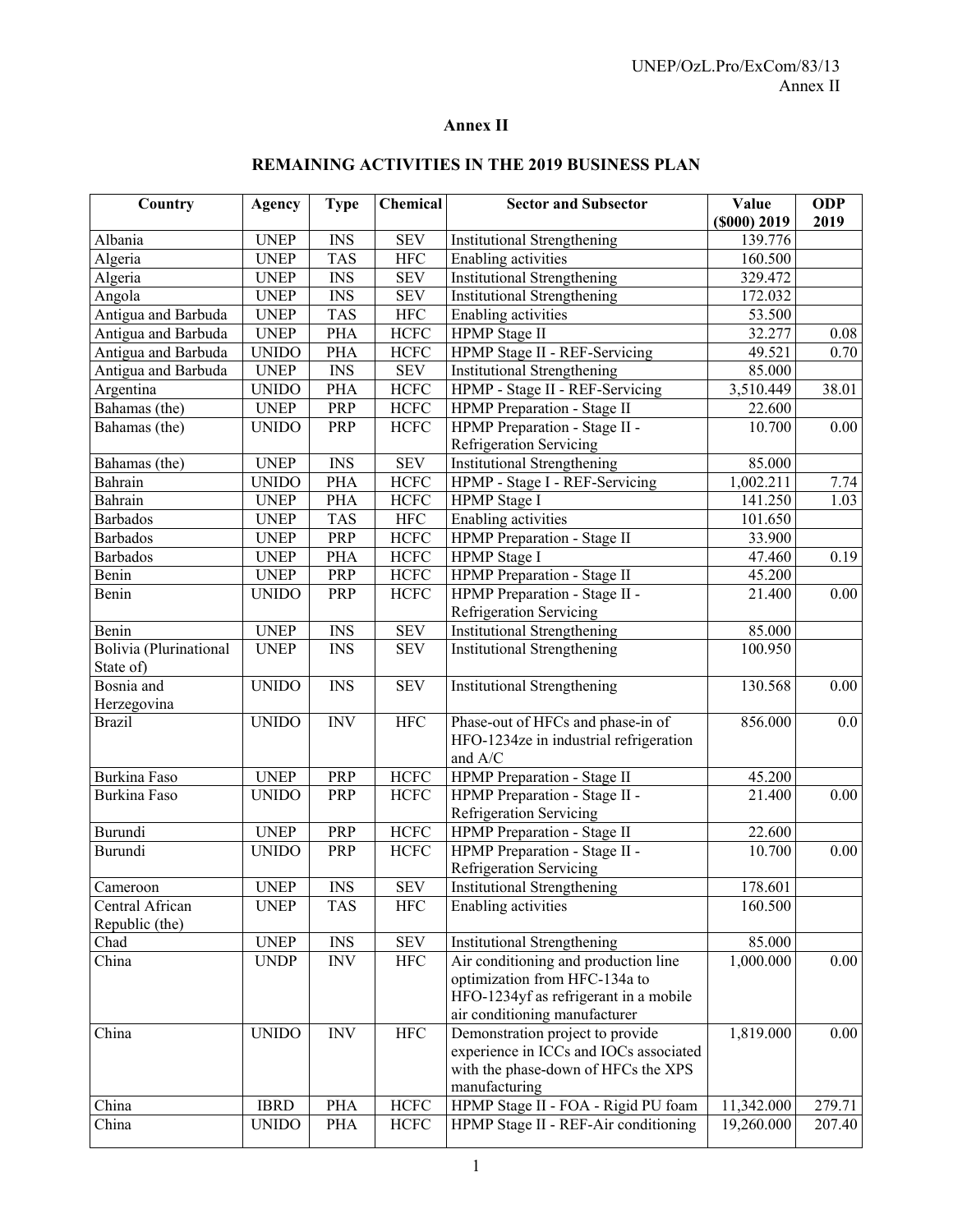### UNEP/OzL.Pro/ExCom/83/13 Annex II

| Country                       | <b>Agency</b> | <b>Type</b>                        | Chemical             | <b>Sector and Subsector</b>                                     | Value            | <b>ODP</b> |
|-------------------------------|---------------|------------------------------------|----------------------|-----------------------------------------------------------------|------------------|------------|
|                               |               |                                    |                      |                                                                 | $($ 000 $)$ 2019 | 2019       |
| Colombia                      | <b>UNDP</b>   | <b>INV</b>                         | <b>HCFC</b>          | HPMP Stage II                                                   | 680.251          | 14.89      |
| Colombia                      | <b>UNEP</b>   | PHA                                | <b>HCFC</b>          | HPMP Stage II                                                   | 56.500           | 1.17       |
| Comoros (the)                 | <b>UNEP</b>   | PRP                                | <b>HCFC</b>          | HPMP Preparation - Stage II                                     | 33.900           |            |
| Comoros (the)                 | <b>UNEP</b>   | $\mathop{\rm INS}\nolimits$        | <b>SEV</b>           | <b>Institutional Strengthening</b>                              | 85.000           |            |
| Congo (the)                   | <b>UNEP</b>   | <b>PHA</b>                         | <b>HCFC</b>          | HPMP Stage I                                                    | 28.250           | 0.25       |
| Cook Islands (the)            | <b>UNEP</b>   | $\ensuremath{\mathit{INS}}\xspace$ | <b>SEV</b>           | <b>Institutional Strengthening</b>                              | 85.000           |            |
| Costa Rica                    | <b>UNDP</b>   | <b>INV</b>                         | <b>HCFC</b>          | HPMP Stage II - REF-Servicing                                   | 222.560          | 1.83       |
| Costa Rica                    | <b>UNDP</b>   | $\mathop{\rm INS}\nolimits$        | <b>SEV</b>           | <b>Institutional Strengthening</b>                              | 192.447          | 0.00       |
| Cote d'Ivoire                 | <b>UNEP</b>   | PRP                                | HCFC                 | HPMP Preparation - Stage II                                     | 45.200           |            |
| Cote d'Ivoire                 | <b>UNIDO</b>  | PRP                                | <b>HCFC</b>          | HPMP Preparation - Stage II -<br><b>Refrigeration Servicing</b> | 21.400           | 0.00       |
| Cote d'Ivoire                 | <b>UNEP</b>   | PHA                                | <b>HCFC</b>          | <b>HPMP</b> Stage I                                             | 313.891          | 3.42       |
| Cote d'Ivoire                 | <b>UNIDO</b>  | PHA                                | <b>HCFC</b>          | HPMP Stage I                                                    | 492.200          | 5.63       |
| Democratic Republic           | <b>UNEP</b>   | <b>PHA</b>                         | $\rm HCFC$           | <b>HPMP</b> Stage II                                            | 30.451           | 1.00       |
| of the Congo (the)            |               |                                    |                      |                                                                 |                  |            |
| Democratic Republic           | <b>UNDP</b>   | <b>INV</b>                         | <b>HCFC</b>          | HPMP Stage II - REF-Servicing                                   | 5.277            | 0.44       |
| of the Congo (the)            |               |                                    |                      |                                                                 |                  |            |
| Djibouti                      | <b>UNEP</b>   | PRP                                | <b>HCFC</b>          | HPMP Preparation - Stage II                                     | 33.900           |            |
| Dominica                      | <b>UNEP</b>   | PRP                                | <b>HCFC</b>          | HPMP Preparation - Stage II                                     | 33.900           |            |
| Dominica                      | <b>UNEP</b>   | <b>PHA</b>                         | <b>HCFC</b>          | HPMP Stage I                                                    | 74.354           | 0.03       |
| Egypt                         | <b>UNIDO</b>  | <b>PHA</b>                         | <b>HCFC</b>          | HPMP - Stage II - REF-Servicing                                 | 583.150          | 7.31       |
| Egypt                         | Germany       | <b>PHA</b>                         | <b>HCFC</b>          | <b>HPMP</b> Stage II                                            | 234.249          | 2.78       |
| Egypt                         | <b>UNEP</b>   | <b>PHA</b>                         | <b>HCFC</b>          | HPMP Stage II                                                   | 312.894          | 3.75       |
| Egypt                         | <b>UNDP</b>   | <b>INV</b>                         | <b>HCFC</b>          | HPMP Stage II - HC production, XPS                              | 1,965.323        | 24.64      |
|                               |               |                                    |                      | and foam                                                        |                  |            |
| Egypt                         | <b>UNIDO</b>  | <b>PHA</b>                         | <b>HCFC</b>          | HPMP Stage II - REF-Air conditioning                            | 224.700          | 2.82       |
| Eritrea                       | <b>UNEP</b>   | PRP                                | <b>HCFC</b>          | <b>HPMP</b> Preparation - Stage II                              | 22.391           |            |
| Eritrea                       | <b>UNIDO</b>  | PRP                                | <b>HCFC</b>          | HPMP Preparation - Stage II -                                   | 10.898           | 0.00       |
|                               |               |                                    |                      | <b>Refrigeration Servicing</b>                                  |                  |            |
| Eritrea                       | <b>UNEP</b>   | $\ensuremath{\mathit{INS}}\xspace$ | <b>SEV</b>           | <b>Institutional Strengthening</b>                              | 85.000           |            |
| Ethiopia                      | <b>UNEP</b>   | $\mathop{\rm INS}\nolimits$        | <b>SEV</b>           | <b>Institutional Strengthening</b>                              | 85.000           |            |
| Gabon                         | <b>UNEP</b>   | PRP                                | <b>HCFC</b>          | HPMP Preparation - Stage II                                     | 45.200           |            |
| Gabon                         | <b>UNIDO</b>  | PRP                                | <b>HCFC</b>          | HPMP Preparation - Stage II -                                   | 21.400           | 0.00       |
|                               |               |                                    |                      | Refrigeration Servicing                                         |                  |            |
| Ghana                         | <b>UNDP</b>   | <b>INV</b>                         | <b>HCFC</b>          | HPMP Stage I                                                    | 130.409          | 2.35       |
| Guinea                        | <b>UNEP</b>   | PRP                                | <b>HCFC</b>          | HPMP Preparation - Stage II                                     | 45.200           |            |
| Guinea                        | <b>UNIDO</b>  | PRP                                | <b>HCFC</b>          | HPMP Preparation - Stage II -                                   | 21.400           | 0.00       |
|                               |               |                                    |                      | <b>Refrigeration Servicing</b>                                  |                  |            |
| Guinea                        | <b>UNEP</b>   | PHA                                | <b>HCFC</b>          | HPMP Stage I                                                    | 129.950          | 1.41       |
| Guinea                        | <b>UNIDO</b>  | PHA                                | <b>HCFC</b>          | HPMP Stage I                                                    | 172.000          | 1.96       |
| Guinea                        | <b>UNEP</b>   | <b>INS</b>                         | $\operatorname{SEV}$ | <b>Institutional Strengthening</b>                              | 85.000           |            |
| Guyana                        | <b>UNEP</b>   | <b>INS</b>                         | <b>SEV</b>           | <b>Institutional Strengthening</b>                              | 85.000           |            |
| Haiti                         | <b>UNEP</b>   | <b>TAS</b>                         | <b>HFC</b>           | Enabling activities                                             | 101.650          |            |
| Haiti                         | <b>UNEP</b>   | PRP                                | <b>HCFC</b>          | HPMP Preparation - Stage II                                     | 16.950           |            |
| Haiti                         | <b>UNEP</b>   | PHA                                | <b>HCFC</b>          | HPMP Stage I                                                    | 95.916           | 0.38       |
| Haiti                         | <b>UNEP</b>   | $\mathop{\rm INS}\nolimits$        | $\operatorname{SEV}$ | <b>Institutional Strengthening</b>                              | 128.000          |            |
| Indonesia                     | <b>UNDP</b>   | <b>INS</b>                         | <b>SEV</b>           | <b>Institutional Strengthening</b>                              | 371.499          | 0.00       |
| Iran (Islamic Republic        | <b>UNIDO</b>  | <b>INV</b>                         | $\rm{HFC}$           | Demonstration project on accelerating                           | 707.484          | 0.00       |
| of)                           |               |                                    |                      | energy efficiency as a co-benefit from                          |                  |            |
|                               |               |                                    |                      | HFC phase down in a domestic                                    |                  |            |
|                               |               |                                    |                      | refrigerator manufacturing company                              |                  |            |
| Iran (Islamic Republic<br>of) | Germany       | <b>PHA</b>                         | $\rm HCFC$           | HPMP Stage II                                                   | 1,025.189        | 13.00      |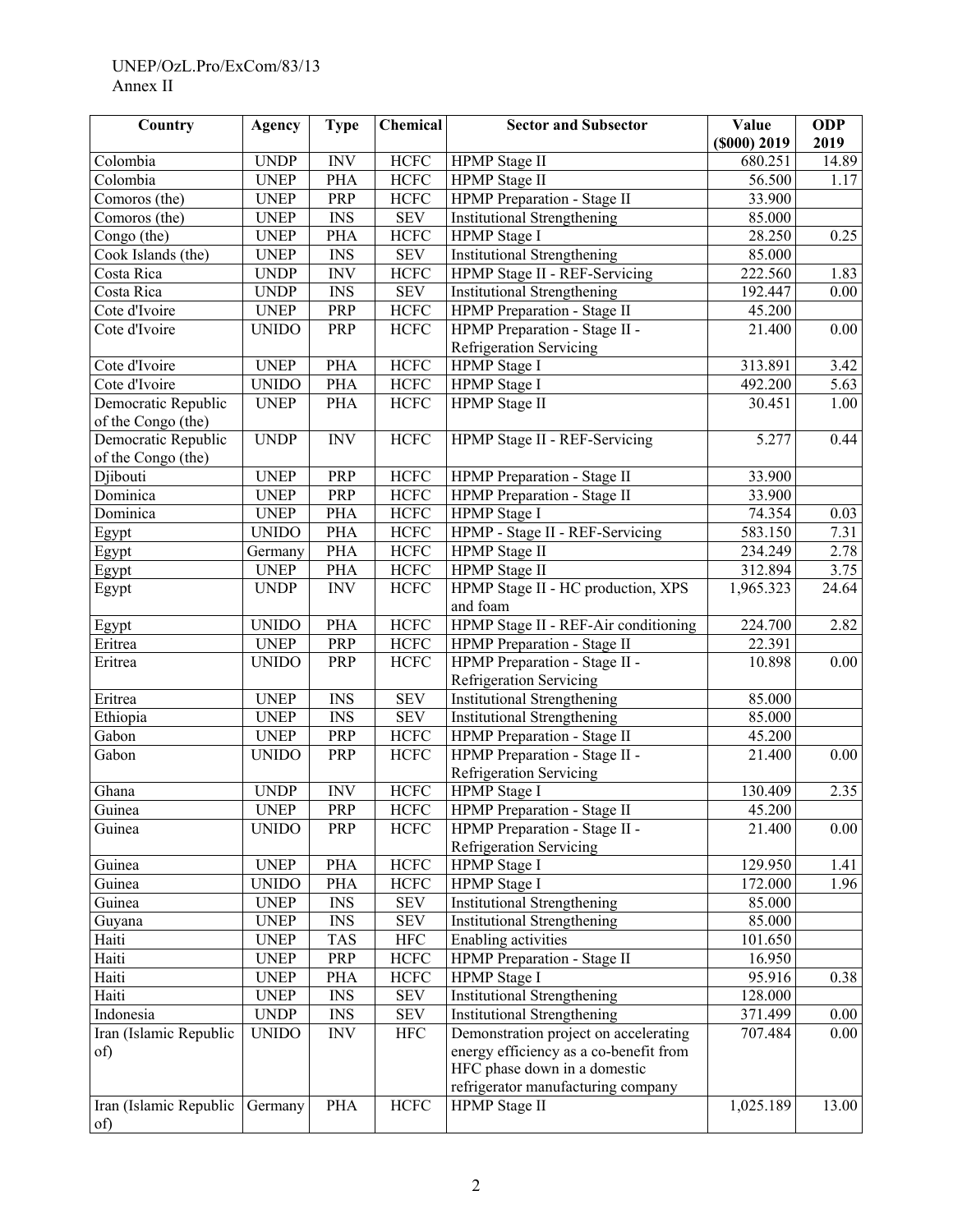| Country                             | <b>Agency</b> | <b>Type</b>                        | Chemical    | <b>Sector and Subsector</b>           | Value            | <b>ODP</b> |
|-------------------------------------|---------------|------------------------------------|-------------|---------------------------------------|------------------|------------|
|                                     |               |                                    |             |                                       | $($ 000 $)$ 2019 | 2019       |
| Iran (Islamic Republic<br>of)       | Italy         | <b>PHA</b>                         | HCFC        | HPMP Stage II                         | 565.000          | 7.25       |
| Iran (Islamic Republic              | <b>UNEP</b>   | PHA                                | <b>HCFC</b> | HPMP Stage II                         | 213.614          | 2.73       |
| of)                                 |               |                                    |             |                                       |                  |            |
| Iran (Islamic Republic              | <b>UNDP</b>   | $\text{INV}$                       | <b>HCFC</b> | HPMP Stage II - Refrigeration         | 1,705.559        | 22.93      |
| of)                                 |               |                                    |             |                                       |                  |            |
| Iran (Islamic Republic              | <b>UNIDO</b>  | <b>PHA</b>                         | <b>HCFC</b> | HPMP Stage II - REF-Servicing/FOA-    | 624.880          | 8.40       |
| of)                                 |               |                                    |             | Rigid PU foam                         |                  |            |
| Iraq                                | <b>UNIDO</b>  | <b>PHA</b>                         | <b>HCFC</b> | HPMP - Stage I - REF-Servicing        | 225.750          | 2.67       |
| Iraq                                | <b>UNEP</b>   | <b>PHA</b>                         | <b>HCFC</b> | HPMP Stage I                          | 247.634          | 2.79       |
| Iraq                                | <b>UNEP</b>   | <b>PHA</b>                         | <b>HCFC</b> | HPMP Stage II                         | 252.012          | 5.00       |
| Jamaica                             | <b>UNEP</b>   | $\mathop{\rm INS}\nolimits$        | <b>SEV</b>  | <b>Institutional Strengthening</b>    | 85.000           |            |
| Jordan                              | <b>UNIDO</b>  | <b>PHA</b>                         | <b>HCFC</b> | HPMP - Stage II - REF-Servicing       | 314.711          | 4.29       |
| Jordan                              | <b>IBRD</b>   | <b>PHA</b>                         | <b>HCFC</b> | HPMP Stage II - FOA - Rigid PU foam   | 1,084.503        | 14.76      |
| Jordan                              | <b>UNIDO</b>  | <b>PHA</b>                         | <b>HCFC</b> | HPMP Stage II - FOA-Rigid PU foam     | 263.998          | 3.59       |
| Kenya                               | <b>UNEP</b>   | $\mathop{\rm INS}\nolimits$        | <b>SEV</b>  | <b>Institutional Strengthening</b>    | 194.134          |            |
| Kuwait                              | <b>UNEP</b>   | PRP                                | <b>HCFC</b> | HPMP Preparation - Stage II           | 67.800           |            |
| Kuwait                              | <b>UNIDO</b>  | PRP                                | <b>HCFC</b> | HPMP Preparation - Stage II - FOA-    | 85.600           | 0.00       |
|                                     |               |                                    |             | Rigid PU foam                         |                  |            |
| Kuwait                              | <b>UNIDO</b>  | PRP                                | <b>HCFC</b> | HPMP Preparation - Stage II - REF-Air | 85.600           | 0.00       |
|                                     |               |                                    |             | Conditioning                          |                  |            |
| Kuwait                              | <b>UNIDO</b>  | PRP                                | <b>HCFC</b> | HPMP Preparation - Stage II -         | 32.100           | $0.00\,$   |
|                                     |               |                                    |             | <b>Refrigeration Servicing</b>        |                  |            |
| Liberia                             | Germany       | PRP                                | <b>HCFC</b> | HPMP Preparation - Stage II           | 33.400           |            |
| Madagascar                          | <b>UNEP</b>   | PRP                                | <b>HCFC</b> | HPMP Preparation - Stage II           | 45.200           |            |
| Madagascar                          | <b>UNIDO</b>  | PRP                                | <b>HCFC</b> | HPMP Preparation - Stage II -         | 21.400           | 0.00       |
|                                     |               |                                    |             | Refrigeration Servicing               |                  |            |
| Malaysia                            | <b>UNDP</b>   | <b>INV</b>                         | <b>HCFC</b> | HPMP Stage II - Foam, refrigeration,  | 2,648.491        | 58.97      |
|                                     |               |                                    |             | air conditioning                      |                  |            |
| Malaysia                            | <b>UNDP</b>   | <b>INS</b>                         | <b>SEV</b>  | <b>Institutional Strengthening</b>    | 382.803          | 0.00       |
| Mali                                | <b>UNEP</b>   | PRP                                | <b>HCFC</b> | HPMP Preparation - Stage II           | 33.900           |            |
| Marshall Islands (the)              | <b>UNEP</b>   | <b>INS</b>                         | <b>SEV</b>  | <b>Institutional Strengthening</b>    | 85.000           |            |
| Mauritius                           | <b>UNEP</b>   | <b>INS</b>                         | <b>SEV</b>  | <b>Institutional Strengthening</b>    | 85.000           |            |
| Micronesia (Federated<br>States of) | <b>UNEP</b>   | <b>INS</b>                         | <b>SEV</b>  | <b>Institutional Strengthening</b>    | 85.000           |            |
| Morocco                             | <b>UNEP</b>   | <b>INS</b>                         | <b>SEV</b>  | <b>Institutional Strengthening</b>    | 199.680          |            |
| Mozambique                          | <b>UNEP</b>   | PRP                                | <b>HCFC</b> | HPMP Preparation - Stage II           | 22.600           |            |
| Myanmar                             | <b>UNEP</b>   | $\ensuremath{\mathit{INS}}\xspace$ | <b>SEV</b>  | <b>Institutional Strengthening</b>    | 85.000           |            |
| Namibia                             | <b>UNEP</b>   | $\mathop{\rm INS}\nolimits$        | <b>SEV</b>  | <b>Institutional Strengthening</b>    | 85.000           |            |
| Nauru                               | <b>UNEP</b>   | $\overline{\text{INS}}$            | <b>SEV</b>  | <b>Institutional Strengthening</b>    | 85.000           |            |
| Niger (the)                         | <b>UNIDO</b>  | <b>PHA</b>                         | <b>HCFC</b> | HPMP - Stage I - REF-Servicing        | 96.750           | 0.90       |
| Niger (the)                         | <b>UNEP</b>   | <b>PHA</b>                         | <b>HCFC</b> | HPMP Stage I                          | 141.250          | 1.25       |
| Niger (the)                         | <b>UNEP</b>   | $\mathop{\rm INS}\nolimits$        | <b>SEV</b>  | <b>Institutional Strengthening</b>    | 85.000           |            |
| North Macedonia                     | <b>UNIDO</b>  | PHA                                | HCFC        | HPMP Stage I - REF-Servicing, FOA &   | 80.625           | 0.14       |
|                                     |               |                                    |             | <b>INS</b>                            |                  |            |
| Pakistan                            | <b>UNDP</b>   | $\ensuremath{\text{INV}}$          | $\rm{HFC}$  | Conversion of Refrigerator, Deep      | 1,500.000        | 0.00       |
|                                     |               |                                    |             | freezers and Water Dispenser from R   |                  |            |
|                                     |               |                                    |             | 134a to R 600a                        |                  |            |
| Panama                              | <b>UNDP</b>   | <b>INS</b>                         | <b>SEV</b>  | Institutional Strengthening           | 204.755          | 0.00       |
| Peru                                | <b>UNDP</b>   | $\ensuremath{\text{INV}}$          | <b>HCFC</b> | HPMP Stage II                         | 249.738          | 2.44       |
| Peru                                | <b>UNEP</b>   | <b>PHA</b>                         | <b>HCFC</b> | HPMP Stage II                         | 47.008           | 0.44       |
| Peru                                | <b>UNEP</b>   | $\ensuremath{\text{INS}}$          | <b>SEV</b>  | <b>Institutional Strengthening</b>    | 170.893          |            |
| Philippines (the)                   | <b>IBRD</b>   | PHA                                | <b>HCFC</b> | HPMP Stage II - REF-Air conditioning  | 1,551.531        | 12.97      |